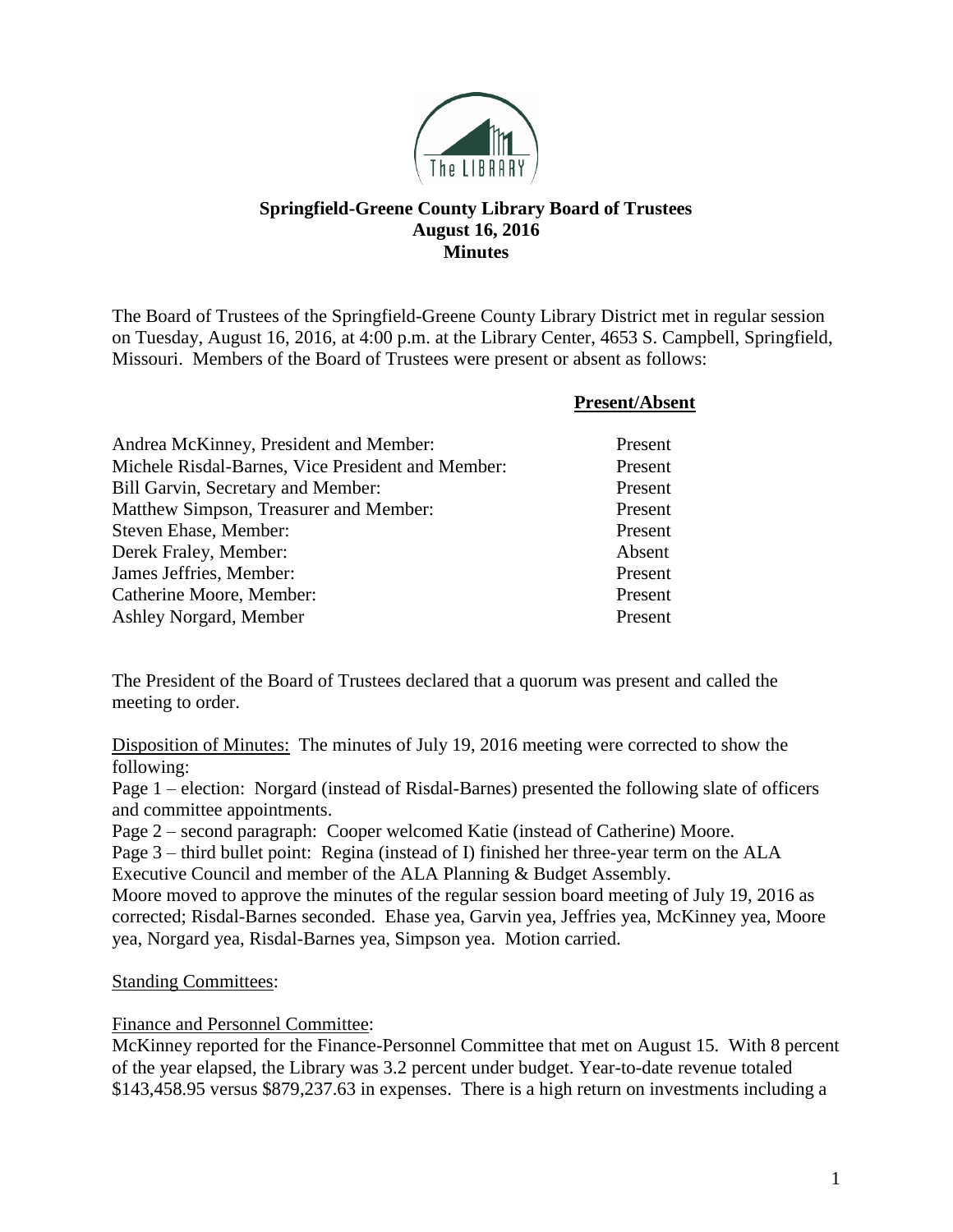\$106,388.20 increase on the Buhrman Trust. Cooper shared that the corrected total for operating cash at the end of July is \$5,814,532.63. Additionally, the Discretionary and Cash Flow reports were not included this month.

Buildings and Grounds Committee: Risdal-Barnes reported for the Buildings and Grounds Committee.

- The Library received a full report on all the buildings' roof inspections. Only one issue was found at the Library Station, but it was not severe and it has been repaired.
- Buildings & Grounds staff has begun a regular maintenance/cleaning schedule of coils in the HVAC systems throughout the library buildings to ensure they run efficiently.
- Workers are replacing the tiles under the front canopy at the Library Center with more skidproof tiles.
- Staff repainted the Local History bathroom and the department manager's office.
- Workers replaced the compressor in the server room at the Library Center.
- The Library Station outside front area received a new coat of paint.
- A new, larger sink was installed in the Republic Branch staff room.

Programs-Services-Technology Committee: Norgard reported for the Programs-Services-Technology Committee. The committee met on August 10 and Executive Director Regina Cooper presented information about how the Library decides on new services. Cooper will make a presentation at the September meeting.

Report of the Director:

- A traveling exhibit, "The Man Who Made Modern America," about the life of Alexander Hamilton is in the concourse at the Library Center from August 8 through September 4.
- The reorganization of the collection that combines both Dewey Decimal numbers and subject areas is continuing and the relabeling is almost finished.
- Staff at the Library Center are currently testing Bluubeam technology before rolling out a pilot project for library users. The current year's cost of \$1,300 is being funded by the Blue Current Credit Union.
- The Library has been selected as the Missouri Library of the Year by the Missouri Library Association. The award will be presented at the MLA Conference in Springfield in October.
- A proposed Amended and Restated Plan for an Industrial Development Project for Kraft Heinz Foods Co. will be considered at the Springfield City Council's regular meeting on Monday, August 22, 2016. This will reduce the Library's tax revenue by \$26,773 over the next ten years.
- Youth Services Coordinator Nancee Dahms-Stinson was named one of five 2016 Read Aloud Champions for the national Read Aloud 15 Minutes program.
- Library Station Reference Librarian Tysha Shay will help present an all-day preconference session at the 2017 ALA Conference on Becoming a Dementia-Friendly Library: Serving People Living with Dementia in Your Community.
- Library Center Youth Services Manager Sarah Bean Thompson has been named a member of the Association of Library Services for Children (ALSC) Children and Technology Committee.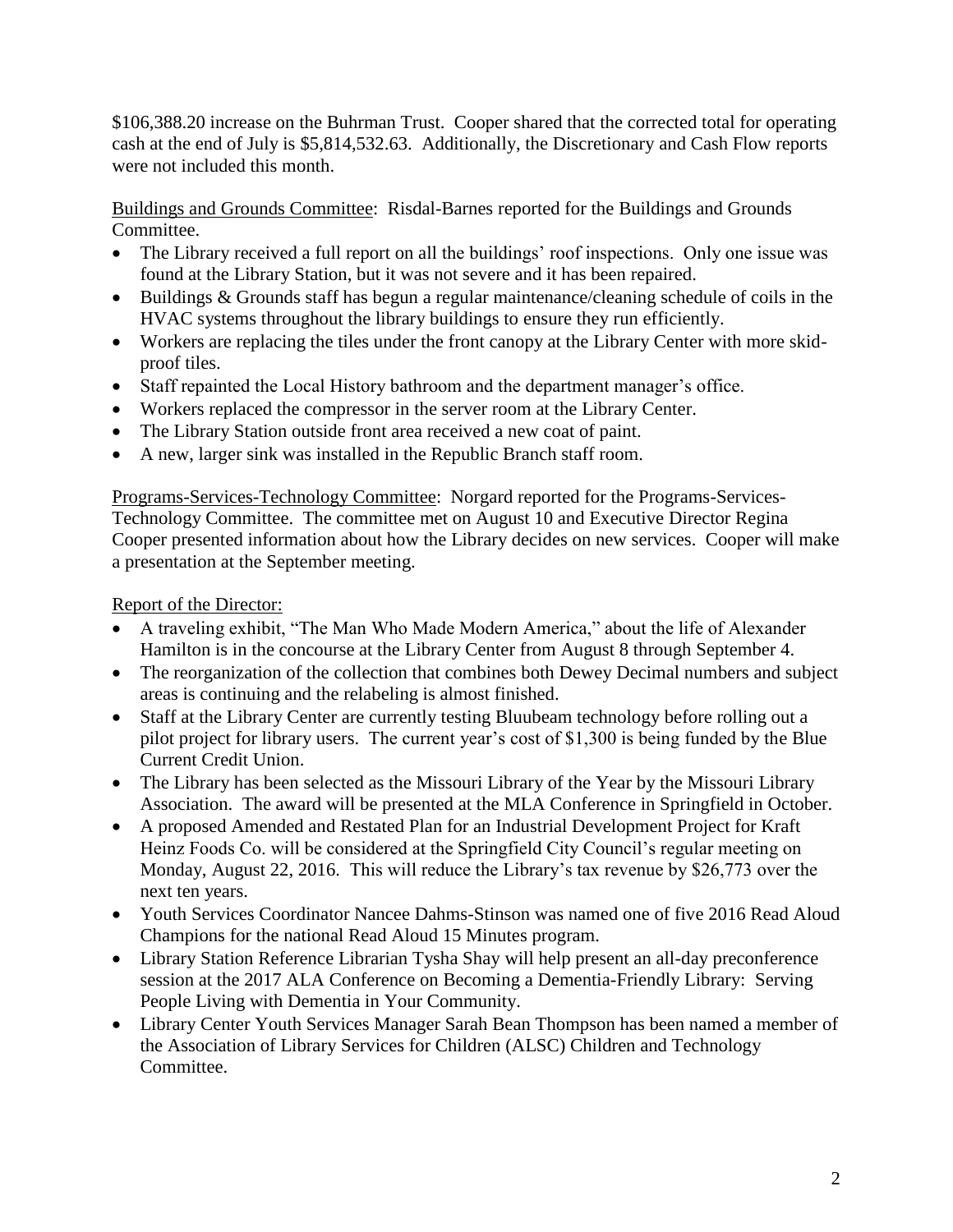Foundation Update: Richardson reported that the ReNew Brentwood campaign is \$19,300 away from their goal. The Steering Committee will begin meeting again after the end of the summer. There are a couple of grant applications outstanding and one will be filed soon. The Foundation will be sponsoring a Music & Lyrics Workshop at the Library Center on Saturday, September 24 for those interested in crafting lyrics, how to get songs published and the music industry. This will feature guest presenter Tom Sharpe, drummer for Mannheim Steamroller. Sharpe will be returning on Sunday to provide a free concert.

Board Education: Mel Davis, Branch Manager for the temporary Brentwood Branch, provided an overview of the branch including statistics, services, employees, and transactions that have taken place since it opened on April 19, 2016.

### New Business:

Approval of Tax Rate: Simpson moved to set the tax rate at the highest allowable rate of \$0.2471; Ehase seconded. Ehase yea, Garvin yea, Jeffries yea, McKinney yea, Moore yea, Norgard yea, Risdal-Barnes yea, Simpson yea. Motion carried.

#### Miscellaneous Items:

AMH Lessee Resolution: Cooper distributed copies of the Lessee Resolution. The Library had originally hoped to pay for the automated materials handling outright. However, due to the fact that some of the \$580,000 in pledges for the ReNew Brentwood Campaign have not arrived, the Library will need to finance at \$5,500 per month. After paying 18 payments, the Library can pay the balance early without any penalties. The resolution needs to be approved by the board and signed by certain board members. The paperwork for financing from Susquehanna Commercial Finance, Inc. has been vetted by the Library's attorney. Jeffries moved to approve the Lessee Resolution; Garvin seconded. Ehase yea, Garvin yea, Jeffries yea, McKinney yea, Moore yea, Norgard yea, Risdal-Barnes yea, Simpson yea. Motion carried.

December Board and Committee Meetings: Cooper asked to move the December board and committee meetings up a week. The board meeting is currently scheduled on December 20 and the Finance-Personnel meeting on December 19, 2016. Cooper asked to move the board meeting to December 13, Finance-Personnel to December 12 and Buildings and Grounds Committee meeting to December 6, 2016.

Library Foundation Liaison: Cooper announced that Norgard has agreed to serve as the liaison to the Library Foundation and asked that she be officially appointed by the President. President McKinney appointed Norgard as liaison. The next Foundation Board meeting is on September 26. Plans will be discussed for what the Foundation will do after the ReNew Brentwood Campaign is over.

Adjournment: Norgard moved to adjourn the regular session; Risdal-Barnes seconded. Ehase yea, Garvin yea, Jeffries yea, McKinney yea, Moore yea, Norgard yea, Risdal-Barnes yea, Simpson yea. Motion carried.